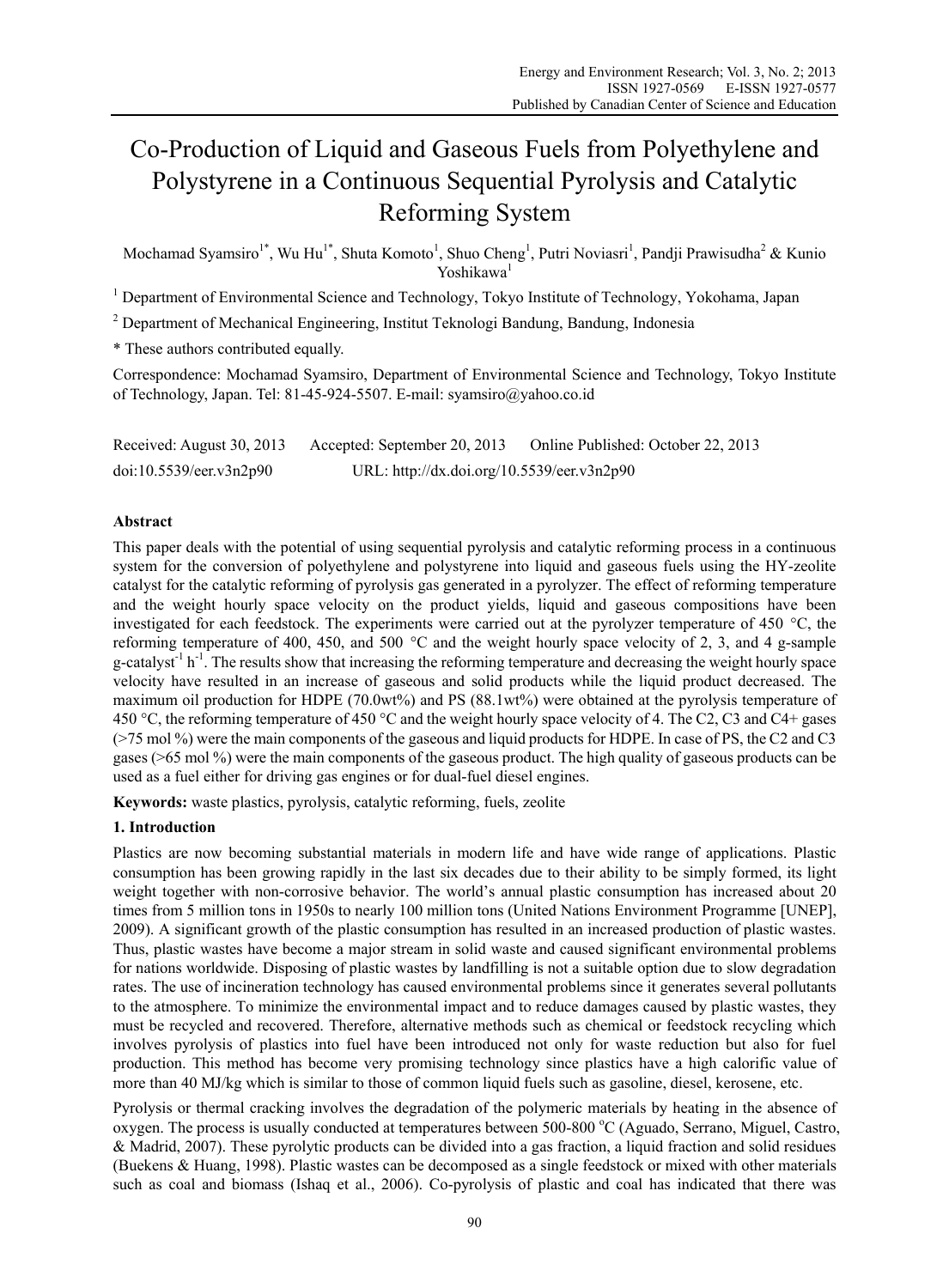significant synergistic effect between plastic and coal, especially in the high temperature region (Zhou, Luo, & Huang, 2009). The thermal degradation of plastics may involve three different decomposition pathways (Aguado & Serrano, 1999) : (i) random scission at any point in the polymer backbone leading to the formation of smaller polymeric fragments as primary products, (ii) end-chain scission, where small molecules and long-chain polymeric fragments are formed, (iii) abstraction of functional substituents to form small molecules.

In many cases, several of these pathways occur simultaneously. However, the thermal degradation of plastics has a major drawback such as very broad product range and requirement of high temperature. These facts strongly limit their applicability and especially increase the cost of feedstock recycling for waste plastic treatment (Lin et al., 2010). Catalytic degradation therefore provides a means to address these problems. The use of catalyst is expected to reduce the reaction temperature, to promote decomposition reactions, and to improve the quality of the products.

Both homogeneous and heterogeneous catalysts have been used for studying the catalytic cracking of plastics by many researchers. In general, heterogeneous catalysts are the preferred choice due to their easy separation and recovery from the reacting medium (Aguado, Serrano, & Escola, 2006). A wide variety of heterogeneous catalysts have been tested by researchers such as zeolite, silica alumina, and FCC catalyst. Each catalyst has different structure and composition which affect the properties of the fuel products.

Catalytic degradation of plastic wastes has been investigated extensively by many researchers using zeolite-Y, ZSM-5, mordenite and silica alumina (Seo, Lee & Shin, 2003; Mikulec & Vrbova, 2008; Wang & Wang, 2011). The presence of catalysts promotes the chemical reaction resulting in the selectivity production of specific products with high added value. Direct catalytic cracking has been used widely due to several advantages, mostly in terms of the energy efficiency, the reaction temperature and the residence time. However, direct catalytic cracking of plastic waste suffers from a number of drawbacks which have prevented its commercial success. The first relates to difficulty to recover the catalyst after use, which increases the operational cost. Furthermore, direct contact with plastic wastes will make catalyst deactivate rapidly due to the deposition of carbonaceous matter and the poisoning effect of extraneous elements and impurities such as chlorine, sulfur and nitrogen containing species that may be present in the plastic wastes (Aguado et al., 2007). Therefore, separation of the catalytic reforming reaction from the pyrolysis stage can be applied to overcome these problems. This method has been firstly tested by Bagri and Williams (2002, 2004) for polyethylene and polystyrene using zeolite-Y and ZSM-5 catalysts. The use of other catalysts such as silica alumina and Al-MCM-41 have also been investigated by others (Wang & Wang, 2011; Miguel, Serrano, & Aguado, 2009). Preliminary assessment of plastic wastes valorization by using this method has been studied by Iribarren, Dufour & Serrano (2012). From a combined energy and environmental perspective, the results suggested the suitability of this system for plastic waste valorization. The energy performance of this system was deemed appropriate, based on the calculated cumulative energy demand and net energy ratio values.

The low thermal conductivity and high viscosity of plastics are the major problems for the cracking reactor design. Therefore, the reactor design becomes important parameter in feedstock recycling of plastics. Several reactor systems have been developed and used such as batch/semi batch, fixed bed, fluidized bed, spouted bed and screw kiln. Batch or semi-batch reactors have been used by many researchers because of its simple design and easy operation. However, it has a drawback in the stability of the process especially for large scale applications. Therefore, continuous flow operation is a suitable technique to study the degaradation of plastics because the experimental data are obtained at steady state, that is, at a constant temperature, a constant pressure, and a constant amount of reactor content (Murata, Brebu, & Sakata, 2010).

In this paper, the sequential pyrolysis and catalytic reforming (SPCR) of polymer in a continuous system has been proposed to produce liquid and gaseous fuels over the HY-Zeolite catalyst. The fixed bed reactor was used as the pyrolysis reactor under the atmospheric pressure. Most of previous researches utilizing SPCR process have been done in a batch system. We introduced a continuous system utilizing SPCR process to produce liquid and gaseous fuels. Our proposed system will utilize all of products as fuels including liquid, gaseous and solid products. This novel system will utilize diesel fuel and gaseous products together for fueling a dual-fuel diesel engine to generate electricity. This power can be utilized for supplying the electricity to the plant itself and the excess power will be sent to outside of the plant. The solid products will also be investigated in terms of the energy content to assess the feasibility as a fuel for co-combustion with coal and biomass. The HY-Zeolite catalyst has been used by Bagri and Williams (2002, 2004). However, they studied only the effect of the reforming temperature. In this paper, we investigated not only the effect of the reforming temperature but also the effect of the catalyst loading on the liquid and gaseous products characteristics.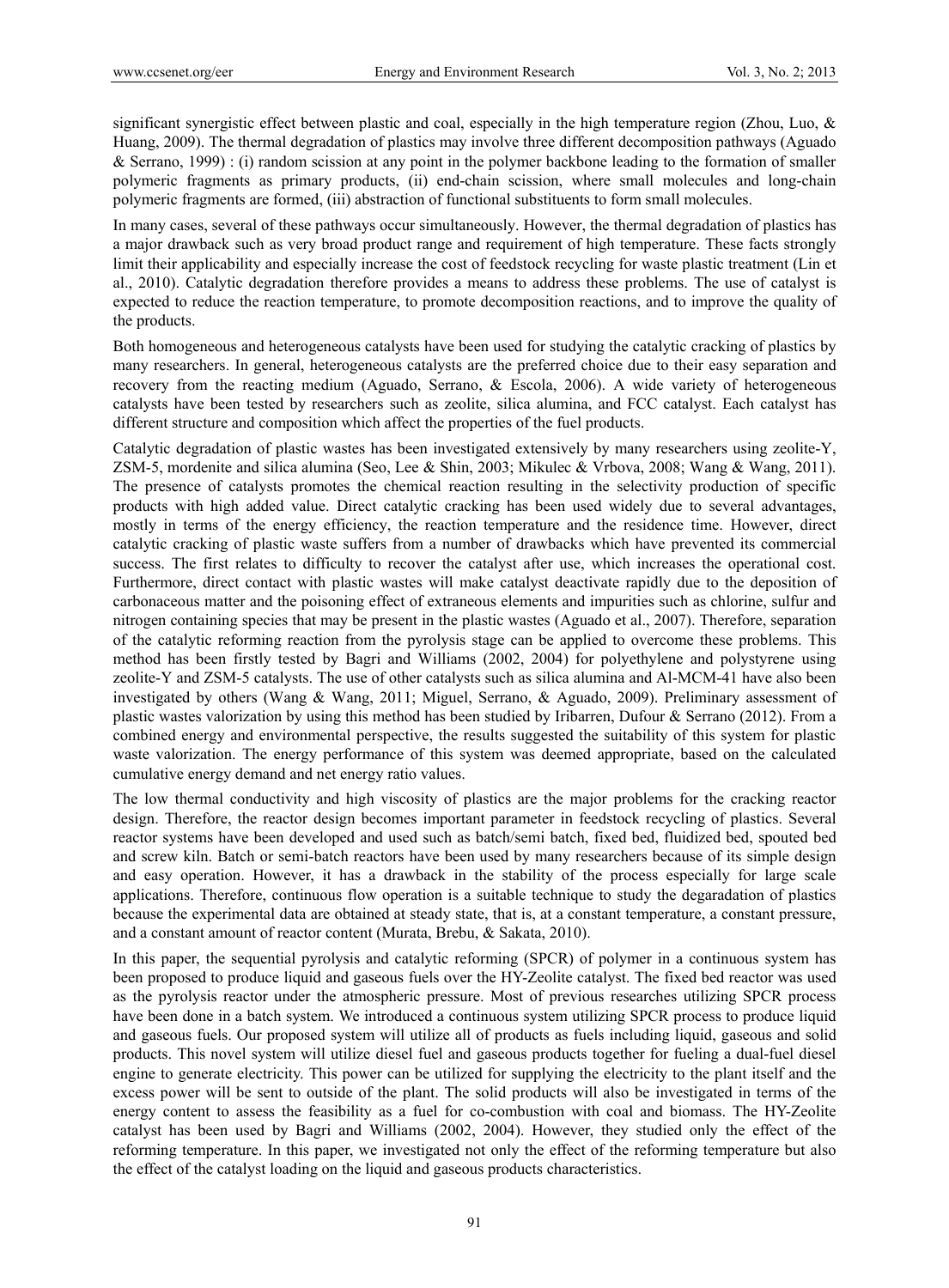# **2. Materials and Methods**

## *2.1 Materials*

The feedstocks used for these experiments were high density polyethylene (HDPE) and polystyrene (PS) granules manufactured by Tosoh Co. in Japan. The catalyst employed in this study was commercial pelletized HY-Zeolite (CBV 780 CY) obtained from the Zeolyst International. The HY-Zeolite has  $SiO<sub>2</sub>/Al<sub>2</sub>O<sub>3</sub>$  mole ratio of 80, the unit cell size of 24.24  $\circledcirc$  and the surface area of 780 m<sup>2</sup>/g in the powder form. The diameter of the pellet was 1.6 mm which contains 20% of aluminum oxide.

## *2.2 Experimental Procedure*

A schematic diagram of the experimental apparatus is shown in Figure 1. The apparatus was composed of a feeder, a pyrolyzer, a packed-bed catalytic reformer, a condenser, an oil collector and gas scrubbing bottles. The pyrolyzer and the reformer were made of stainless steel (SUS316) and covered with electric heaters. The pyrolyzer's inner diameter and height are 30 mm and 280 mm, respectively. The reformer's inner diameter and height are 45 mm and 550 mm, respectively. The reaction temperatures in both the pyrolyzer and the reformer were controlled with K-type thermocouples and heaters. A double-tube condenser was installed at the outlet of the reformer to separate gas and liquid products. The gas scrubbing bottles were installed after the condenser and isopropanol was used as the scrubbing absorbent to remove some light tar in the gaseous products.



Figure 1. A schematic diagram of the experimental apparatus

In these experiments, after the pyrolyzer and the reformer heated up to the preset temperatures and air in the reactors was replaced with  $N_2$  carrier gas, plastic granules were fed into the pyrolyzer at the feeding rate of 1 g min<sup>-1</sup>. The feeding time of each experiment was 2 hours. The N<sub>2</sub> carrier gas flow rate was 1 L min<sup>-1</sup> controlled by using a mass flow controller (Model CR-300, KOJIMA Instruments Inc. Kyoto, Japan). The catalyst was loaded into the reformer with the weight hourly space velocity (WHSV) range of 2, 3 and 4 g-sample g-catalyst<sup>-1</sup> h<sup>-1</sup>. The calculation of WHSV is based on the equation below (Park et al., 2010):

$$
WHSV = \frac{60 \times G}{W_{cat}} \tag{1}
$$

where G = sample feed rate, g min<sup>-1</sup>; and  $W_{cat}$  = weight of catalyst filled in the reformer, g.

The first experiments were carried out at the pyrolyzer temperature of 450  $^{\circ}$ C, WHSV of 4 g-sample g-catalyst<sup>-1</sup> h<sup>-1</sup> and the reformer temperature of 400, 450, and 500 °C. The second experiments were conducted at the pyrolyzer temperature of 450 °C, the reformer temperature of 450 °C and WHSV of 2, 3, and 4 g-sample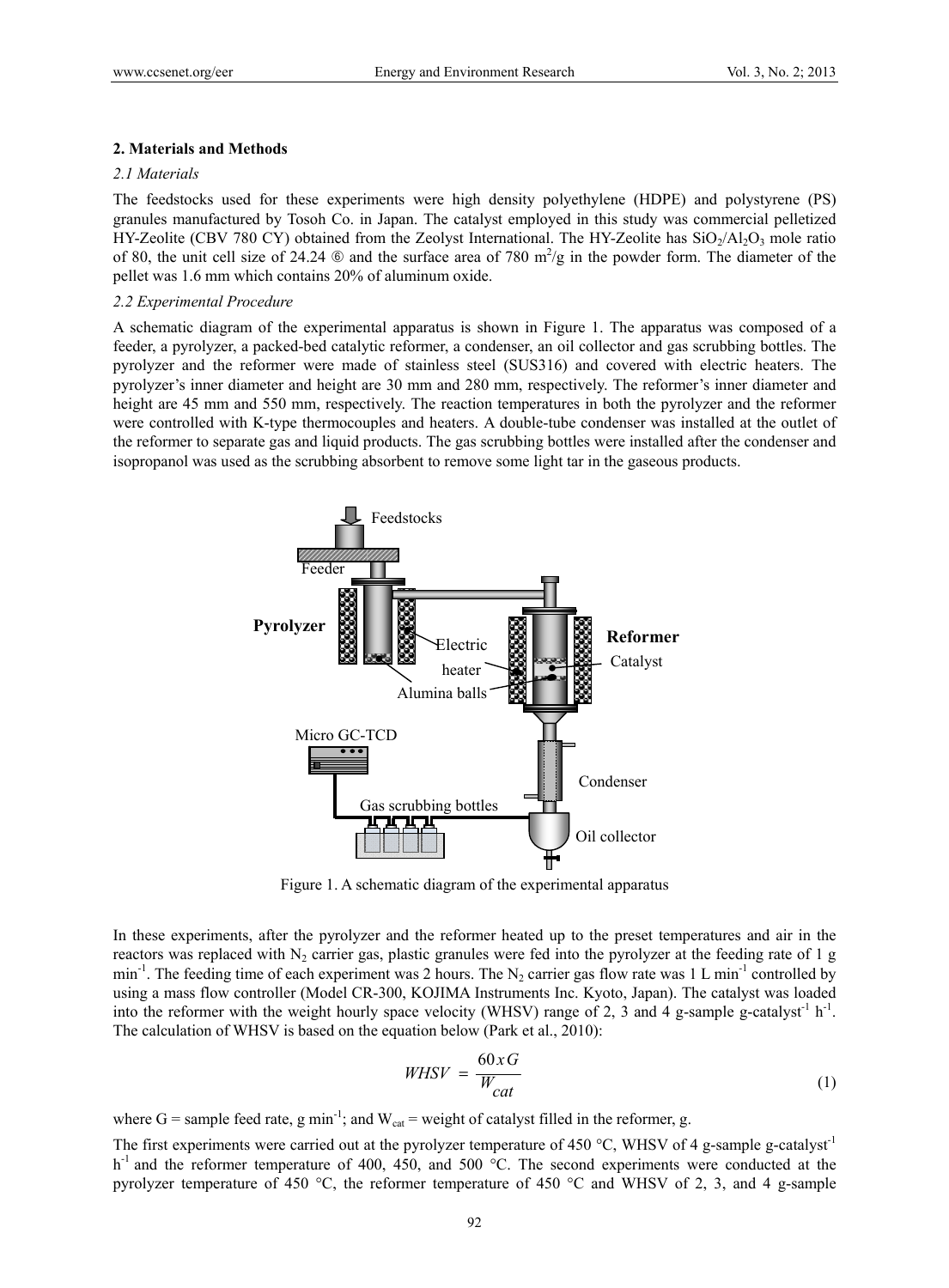g-catalyst<sup>-1</sup> h<sup>-1</sup>. The gaseous and liquid products generated in the reformer were separated in the condenser and the liquid product was collected into the oil collector. The gas compositions were measured with a gas chromatograph equipped with a thermal conductivity detector (GC-TCD, Agilent Technologies Inc. USA).

# *2.3 Analytical Methods*

The liquid product were analyzed by a gas chromatograph coupled with a mass spectrometer (GC-MS) (Agilent 6890N GC-MSD 5973N). The purpose of this analysis is to determine carbon atom number distribution and hydrocarbon type of the liquid products. The column was an HP5 (5% Ph-Me-Siloxane) capillary column, 30 m length with 0.25 mm diameter and 0.25 um film thickness. Helium was used as the carrier gas. The temperature program used was, initial temperature of 30 °C for 5 minutes followed by a heating rate of 2 °C /min to 200 °C and then held at 200 °C for 5 minutes followed by a heating rate of 5 °C min<sup>-1</sup> to 300 °C and held at 300 °C for 10 minutes.

The composition of gases produced in the experiments was monitored by the GC-TCD every 6 minutes. Gas yields were calculated from Equation. (2)-(4) as follows (Park et al., 2010) :

$$
F_{T, out} = F_{N_2,in} \times \frac{C_{N_2,in}}{C_{N_2,out}}
$$
 (2)

$$
F_{i,out} = F_{T,out} \times C_{i,out}
$$
 (3)

$$
Y_i = \frac{F_{i,out}}{G} \times \frac{1}{22.4}
$$
 (4)

where  $C_{i, out}$  = gas *i* concentration in the outlet gas;  $C_{N2,in}$  = N<sub>2</sub> concentration in the carrier gas;  $C_{N2,out}$  = N<sub>2</sub> concentration in the outlet gas;  $F_{i,out}$  = gas flow rate of *i* at the outlet, Nl min<sup>-1</sup>;  $F_{N2,in}$  = carrier gas flow rate (at the inlet), Nl min<sup>-1</sup>; and  $F_{Tout}$  = total gas flow rate at the outlet, Nl min<sup>-1</sup>.

After finishing the experiments, a small amount of solid residue was remained in the reactor. The coke formation also occurred in the catalyst. Different weight of the catalyst before and after the experiment was defined as coke. The weight of solid residue was calculated by the difference between the total feedstock weight and liquid, gaseous and coke weights.

The proximate and ultimate analysis were conducted for solid residue samples. The higher heating value (HHV) has been calculated using a modified Dulong`s formula as a function of the carbon, hydrogen, oxygen and nitrogen contents as follows (Demirbas, 2010) :

$$
HHV (MJ/kg) = 0.335 C + 1.423 H - 0.154 O - 0.145 N
$$
 (5)

where C is carbon content (wt.%), H is hydrogen content (wt.%), O is oxygen content (wt.%), and N is nitrogen content (wt.%).

## **3. Results and Discussions**

The results obtained from the experimental investigation on the pyrolysis and catalytic reforming of HDPE and PS are presented and discussed in this section. The results focused on the effect of the reforming temperature and WHSV on the product yields, oil characteristics and gas composition for each feedstock.

### *3.1 Pyrolysis and Catalytic Reforming of HDPE*

## 3.1.1 Effect of the Reforming Temperature

The effect of the reforming temperature on the product yields from the pyrolysis and catalytic reforming of HDPE is shown in Figure 2. It can be seen that the increase of the reforming temperature increased the yield of gaseous and coke products, whereas the yield of liquid products was decreased. The higher temperature led to the enhancement of the activity of the HY-zeolite catalyst and then cracked some relatively large-molecular liquid products into small molecular gaseous products. The increase of the coke was mainly originated from the following reasons; on the one hand, the coking reaction was easier to occur on the surface of the HY-zeolite at a higher reforming temperature (Neves, Botelho, Machado, & Rebelo, 2006). On the other hand, the HY-zeolite catalyst has a relatively large pore size and a large supercage with its crystallite, resulting in the formation and accumulation of coke on the internal and external surfaces of the HY-zeolite catalyst. The coke formation may not only prohibit heat transfer and cause operating problems in the reactor, but also lower the number of active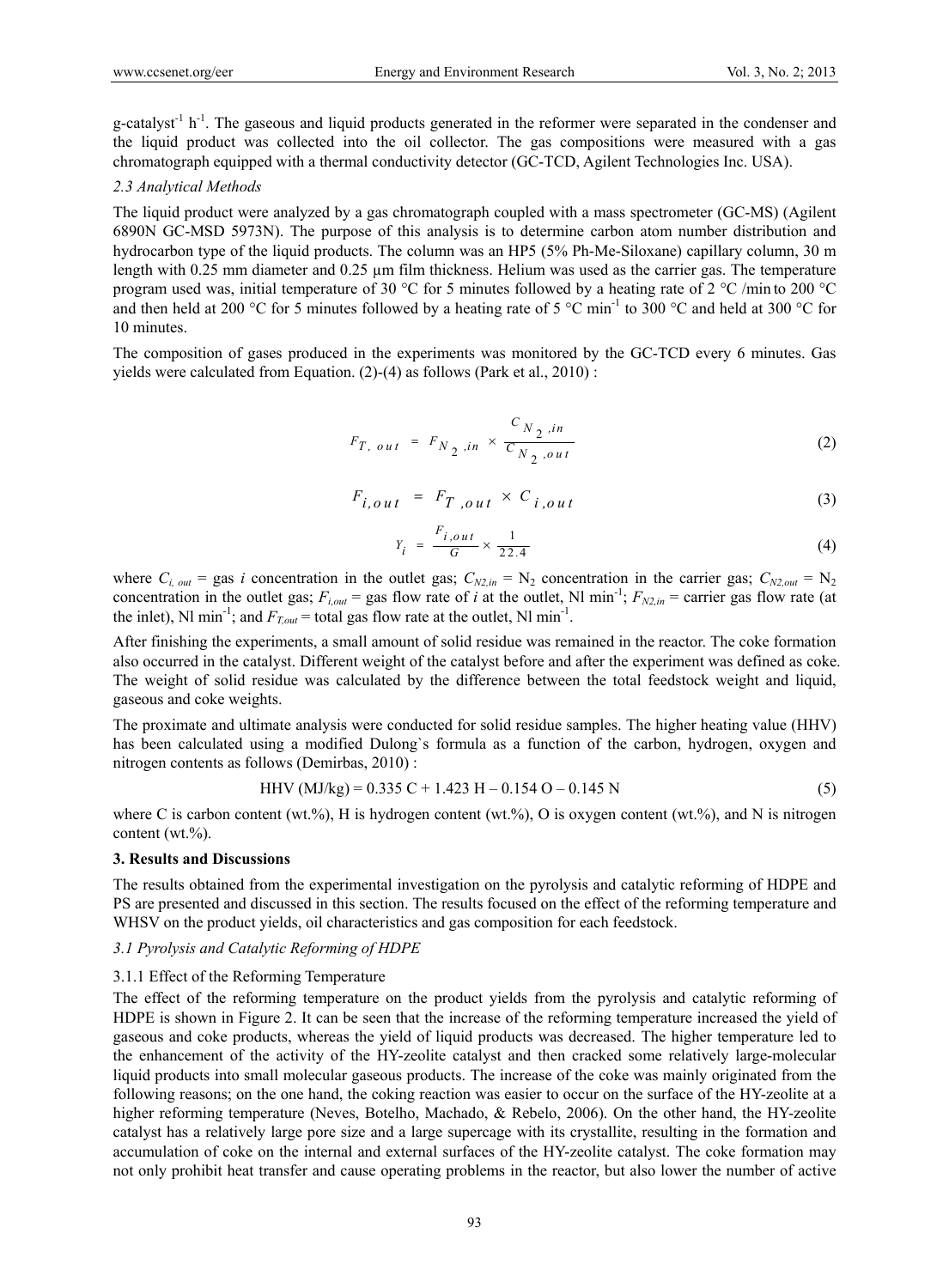sites and the surface area of the catalyst and then lead to the increase of the operation cost (Al-Khattaf, 2002; Neves, Botelho, Machado, & Rebelo, 2007). Therefore, from the viewpoint of industrial application, it is a great importance to optimize the reaction conditions and clarify the deactivation behaviors of the catalyst.

Furthermore, the solid wax was produced in the condenser at the reforming temperature of 400 °C, which means that, at this temperature, the activity of the catalyst was not high enough and could not convert all of the pyrolysis gas into gaseous and liquid products. On the contrary, no wax formation was observed at the reforming temperature of 450 and 500 °C. In addition, the increase of the reforming temperature from 450 to 500 °C resulted in the increase of gaseous products and the decrease of liquid products.



Figure 2. Effect of the reforming temperature on the product yields of HDPE at the pyrolysis temperature of 450 °C and WHSV of 4 g-sample g-catalyst<sup>-1</sup>h<sup>-1</sup>



Figure 3. Effect of the reforming temperature on the carbon atom number distribution of liquid products of HDPE at the pyrolysis temperature of 450  $^{\circ}$ C and WHSV of 4 g-sample g-catalyst<sup>-1</sup>h<sup>-1</sup>

The liquid hydrocarbon products generated from the SPCR process were characterized by their carbon atom number distribution and hydrocarbon types which will determine their potential application as a refinery feedstock and fuel. Figure 3 represents the carbon atom number distribution of the liquid products of HDPE produced by the SPCR process at the pyrolysis temperature of 450 °C, WHSV of 4 g-sample g-catalyst<sup>-1</sup>h<sup>-1</sup> and at different reforming temperatures from 400 °C to 500 °C. It was notable that the gasoline like components  $(C_5-C_{12})$  and kerosene like components  $(C_8-C_{16})$  were the major components of liquid products. It was due to the relatively moderate acidity and a large pore size of the HY-zeolite catalyst as mentioned previously as well as the type and structure of polyethylene. In addition, the increase of the reforming temperature from 400 °C to 450 °C led to a marked increase in the proportion of light oil  $(C_5-C_{12})$ , as well as an obvious reduction in the amount of heavy oil hydrocarbons ( $>C_{20}$ ), which was attributed to the fact that the higher reforming temperature enhanced the activity of the HY-zeolite catalyst and then led to intense catalytic cracking of the pyrolysis gas into smaller hydrocarbons (Aguado et al., 2007). However, when the reforming temperature increased from 450 °C to 500 °C, the change of the carbon atom number distribution of the liquid products was not significant. It could be the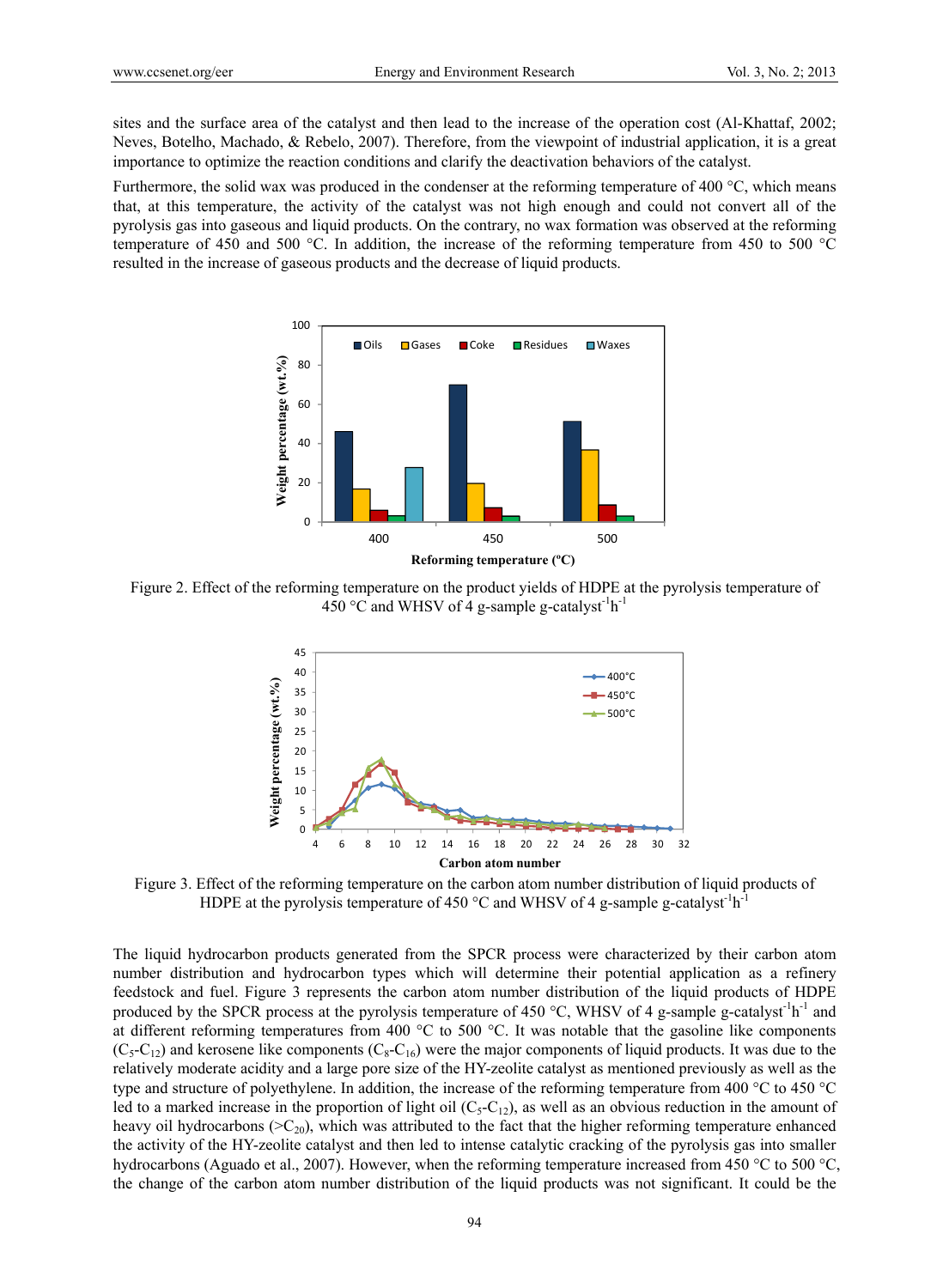consequence of the coking on the catalyst surfaces at a higher temperature. The formation of coke influenced catalyst activity by covering some of the active sites and blocking the channels which could make the inner active sites inaccessible for the reactant molecules (Miskolczi, Bartha, Deak, Jover, & Kallo, 2004 ; Uemichi, Hattori, Itoh, Nakamura, & Sugioka, 1998).

The effect of the reforming temperature on the distribution of the hydrocarbon types of liquid products from HDPE pyrolysis can be seen in Figure 4. It is well known that the thermal degradation of HDPE has been assigned to the random scission reaction which led to the formation of a large number of n-paraffin hydrocarbon species. The C-C bond is the weakest in the HDPE structure and during the degradation process, the stabilization of the resultant radicals after the chain scission leads to the formation of carbon double bonds in the structure in addition to n-paraffin (Williams & Slanery, 2007). Consequently, the major compositions of the liquid products of HDPE thermal degradation were n-paraffin and olefins. However, in the SPCR process, because of the reforming reaction process, it was found that there was a large number of iso-paraffin, naphthene and aromatic existed in the liquid products of HDPE. The reason for this could be that most zeolites including the HY-zeolite show an excellent catalytic effect on the cracking, isomerization and aromatization due to an acidic property and a micropore crystalline structure. The formation of aromatic compounds was related to both Brönsted and the Lewis sites on the catalysts, but reaction is probably more favorable on the Brönsted sites (Seo et al., 2003). In addition, during the aromatization reaction, a considerable number of hydrogen atoms are abstracted which subsequently accumulate on the catalyst surface, and then consumed in the hydrogenation of olefins. Moreover, the HY-zeolite adsorbed polar molecules strongly, which may also lead to a possible explanation for the increase of iso-paraffins at the expense of olefins (Marcilla, Beltran & Navarro, 2009 ; Manos & Garforth, 2000). Therefore, a lot of aromatics and iso-paraffins at the expense of the n-paraffins and olefins existed in the final liquid products.



Figure 4. Effect of the reforming temperature on PIONA distribution of HDPE liquid products at the pyrolysis temperature of 450 °C and WHSV of 4 g-sample g-catalyst<sup>-1</sup>h<sup>-1</sup>

Futhermore, Figure 4 also indicated that by the increase of the reforming temperature, the proportion of aromatics, iso-paraffins and naphthenes increased while the percentage of paraffins and olefins decreased. The reason is that, as mentioned above, the high temperature will increase the activity of the catalyst and lead to intense catalytic reforming. The reactions such as saturation, isomerization, cyclization, hydrogen transfer and the coking were at high severity (Murata, Brebu, & Sakata, 2009).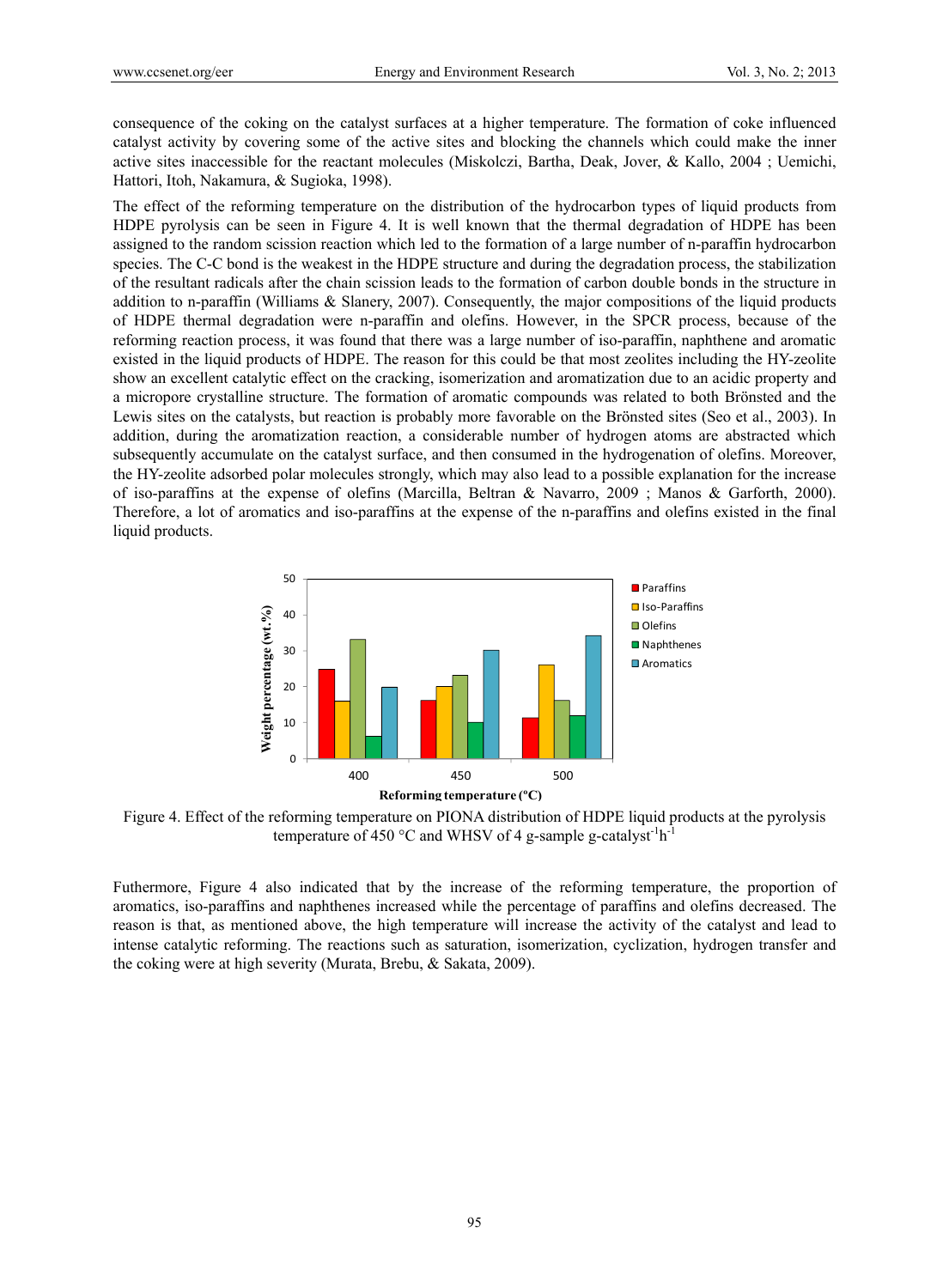

Figure 5. Effect of the reforming temperature on the gaseous product composition of HDPE at the pyrolysis temperature of 450 °C and WHSV of 4 g-sample g-catalyst<sup>-1</sup>h<sup>-1</sup>

The gaseous product compositions of HDPE pyrolysis as a function of the reforming temperature is shown in Figure 5. The reforming temperature significantly affected the gaseous composition of the products. It was illustrated from Figure 5 that with the increase of the reforming temperature, there were significant changes of the gaseous compositions of the products. As the reforming temperature increase, the mol percentage of  $H_2$ ,  $C_1$ and  $C_2$  gases were decreased whereas  $C_3$  and  $C_{4+}$  hydrocarbons were increased. The increase of  $C_3$  and  $C_{4+}$ hydrocarbons were resulted from the conversion of liquid products into gaseous products. In addition, more than 80 mol% of the final gaseous products was  $C_2$ ,  $C_3$ ,  $C_{4+}$  hydrocarbons; which originated from the relatively moderate acidity and large pore size of the HY-zeolite catalyst (Miskolczi et al., 2004 ; Audisio & Bertini, 1990 ; Chumbhale et al., 2005). In large scale application, the high quality of gaseous product can be used as a fuel either for driving gas engines or for dual-fuel diesel engines. It can also be used as a heating source for the pyrolysis reactor.

# 3.1.2 Effect of WHSV

In a continous flow reactor, another parameter affecting the products distribution is the weight hourly space velocity (WHSV). Therefore, the effect of WHSV on the products yields, as well as the composition and physicochemical properties of gaseous and liquid products of HDPE was evaluated in this section at the pyrolysis temperature of 450 °C and the reforming temperature of 450 °C, respectively. It can be seen from Figure 6 that when both the pyrolysis temperature and the reforming temperature were fixed at 450 °C, with the increase of WHSV, the fraction of gaseous products decreased whereas the liquid products increased. This is due to the fact that increasing WHSV is equal to reducing the amount of catalysts and shortening the contact time. In addition, it was found that the effect of increasing the amount of catalyst (decreasing the WHSV) on the product yields have the similar trend with that of increasing the reforming temperature.



Figure 6. Effect of WHSV on the product yields of HDPE at the pyrolysis temperature of 450 °C and the reforming temperature of 450 °C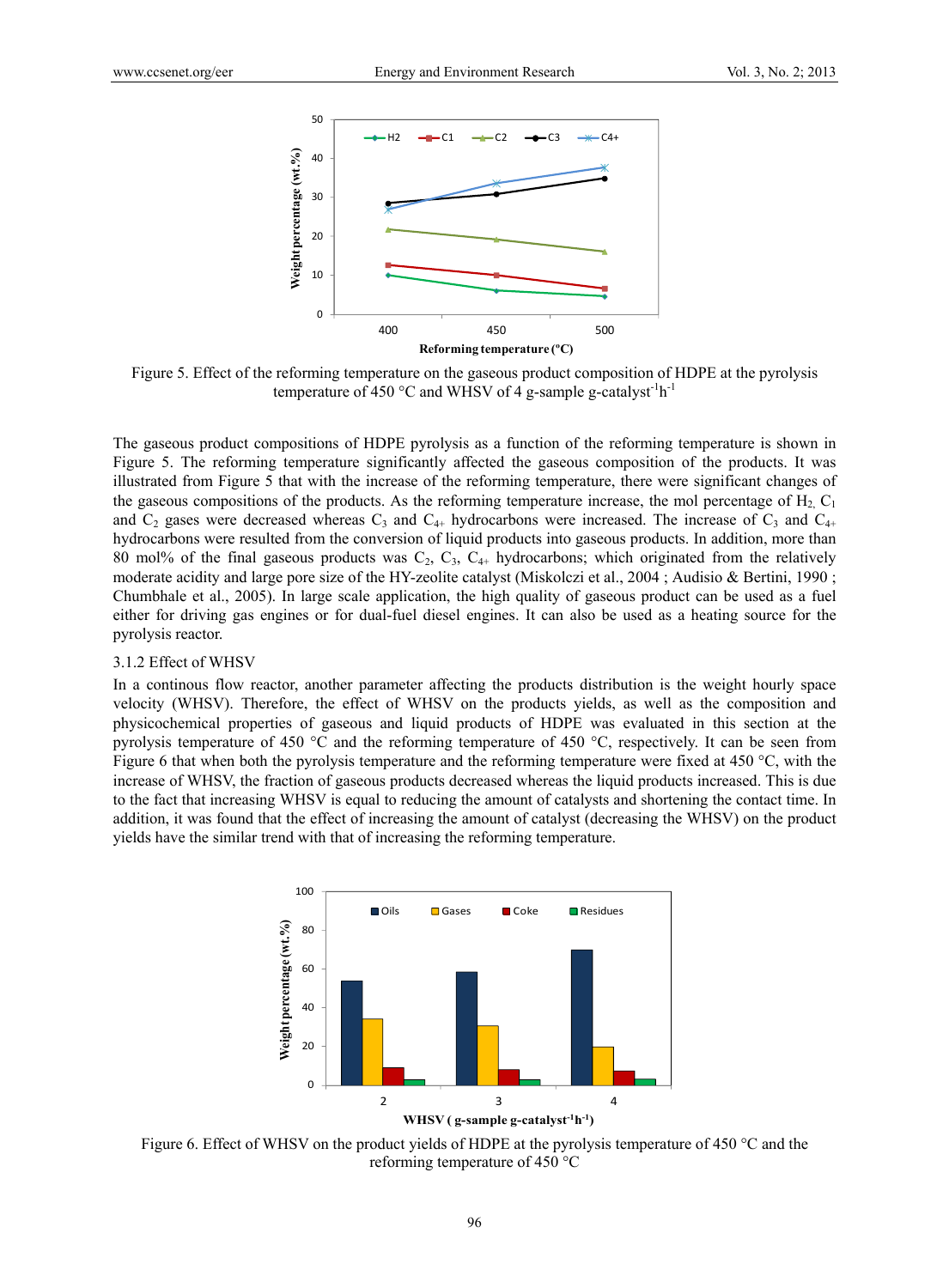

Figure 7. Effect of WHSV on the carbon atom number distribution of liquid products of HDPE at the pyrolysis temperature of 450 °C and the reforming temperature of 450 °C

The effect of WHSV on the carbon atom number distribution of HDPE liquid products was investigated at the pyrolysis temperature of 450 °C and the reforming temperature of 450 °C. Figure 7 indicates that the decrease of WHSV (increase of the catalyst loading) resulted in the increase of the amount of light oil. Therefore, it was found that the effect of decreasing WHSV on the product yields of HDPE has similar trend with that of increasing the reforming temperature. As mentioned above, these results were due to the increase of the catalyst loading and the contact time, which could enhance the cracking reaction of the pyrolysis gas from relatively large-molecule hydrocarbons into small-molecule hydrocarbons. It was also observed from Figure 7 that the increase of WHSV increased the amount of heavy oil. However, light oil  $(C_5-C_{15})$  consisted of gasoline and kerosene fractions was the major component of liquid products, which is caused by the relatively moderate acidity and large pore size of the HY-zeolite (Luo, Suto, Yasu, & Kato, 2000).



Figure 8. Effect of WHSV on PIONA distribution of HDPE liquid products at the pyrolysis temperature of 450 °C and the reforming temperature of 450 °C

Figure 8 shows the effect of WHSV on the hydrocarbon type distribution of HDPE liquid products. The olefins, iso-paraffins and aromatics were the main type of liquid products. As discussed previously, on the one hand, the HY-zeolite catalyst could provide a large amount of acidic sites. On the other hand, because of its special pore size, the HY-zeolite catalyst has favorable shape selectivity for aromatic formation than non-zeolite catalyst, some intermediate carbenium ion formed by acidic zeolite would choose a pathway to aromatic formation, and some will be left over as olefin. Moreover, Figure 8 also indicates that when both the pyrolysis temperature and the reforming temperature were fixed at 450 °C, the decrease of WHSV led to the increase of the percentage of iso-paraffins, naphthene and aromatic at the expense of olefins and paraffins. This is due to the fact that a lower WHSV means larger amount of catalyst and longer contact time, which could promote the overcracking and secondary reaction such as aromatization, isomerization, etc. It can also be seen from Figure 8 that the increase of the reforming temperature and the decrease of WHSV have the similar trend on the hydrocarbon type distribution of HDPE liquid products (Luo et al., 2000).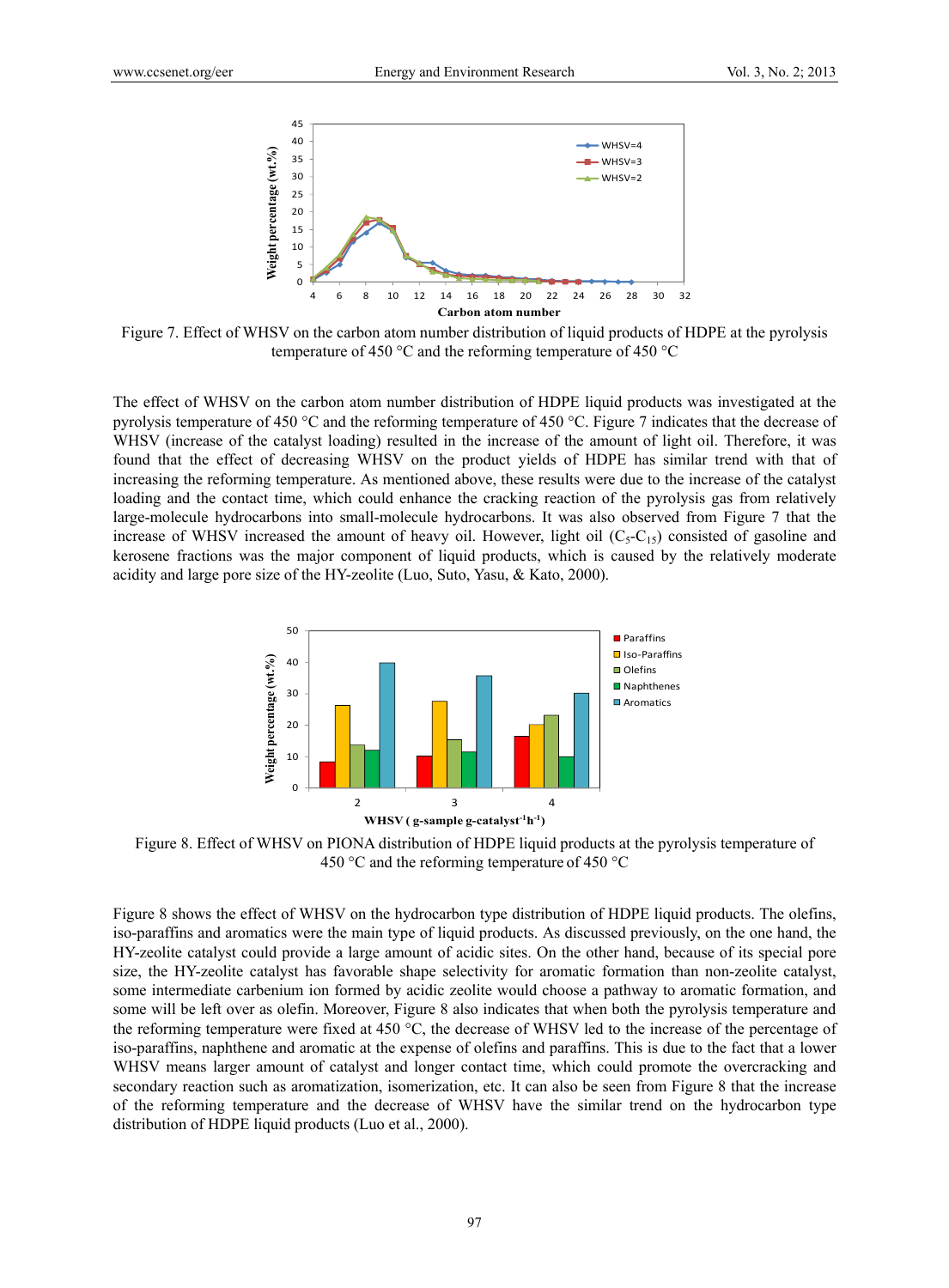

Figure 9. Effect of WHSV on the gaseous product compositions of HDPE at the pyrolysis temperature of 450 °C and the reforming temperature of 450 °C

The effect of WHSV on the composition of gaseous products from HDPE pyrolysis was also investigated at the pyrolysis temperature of 450 °C and the reforming temperature of 450 °C. It is well known that the pore size is important for determining the size selectivity of reactants and products, which can enter and leave the active sites of the catalyst (Uemichi et al., 1998). When compared with other zeolite catalyst, such as HZSM-5, the HY-zeolite catalyst has a relatively large pore size, which may allow a little larger molecular gaseous products to leave the HY-zeolite catalyst. The results shown in Figure 9 illustrates that with the decrease of WHSV, the proportion of  $H_2$ ,  $C_1$  and  $C_2$  gases decreased while the percentage of  $C_3$  and  $C_{4+}$  gases increased, which proves the fact that the HY-zeolite catalyst has special selectivity for  $C_3$  and  $C_{4+}$  gases. Therefore, the major gaseous products of the catalytic reforming of pyrolysis gas were  $C_3$  and  $C_{4+}$  gases. When increasing the catalyst loading (lowering WHSV), the fraction of gaseous product increased and then the percentage of  $C_3$  and  $C_{4+}$  gases increased at the expense of the  $H_2$ ,  $C_1$  and  $C_2$  gases.

## *3.2 Pyrolysis and Catalytic Reforming of PS*

## 3.2.1 Effect of the Reforming Temperature

Figure 10 shows the effect of the reforming temperature on the product yields from the pyrolysis and catalytic reforming of PS. It can be seen that PS produced higher liquid products and lower gaseous products compared with HDPE. The quantity of gaseous products was very few to serve as a fuel gas either for engine or for the SPCR process. It was related to the marked differences of molecular structure of HDPE and PS. Therefore, the degradation mechanism and thermal degradation products in the first thermal pyrolysis step are significantly different. The thermal degradation of HDPE consists of free radical formation and hydrogen abstraction steps whereas the thermal degradation of PS is a radical chain process including initiation, transfer and termination steps (Kiran, Ekinci, & Snape, 2000). The main composition of pyrolysis gas of HDPE flowing out from the pyrolyzer was wax while the major pyrolysis products of PS were stable aromatic components as liquid phase such as styrene, which have stable benzene ring structure and difficult to be converted into small molecular gaseous products (Pinto, Costa, Gulyurtlu, & Cabrita, 1999; Liu & Qian, 2000). However, these aromatic hydrocarbons were readily converted into coke existing on the internal and external surface of catalyst to make the catalyst deactivate.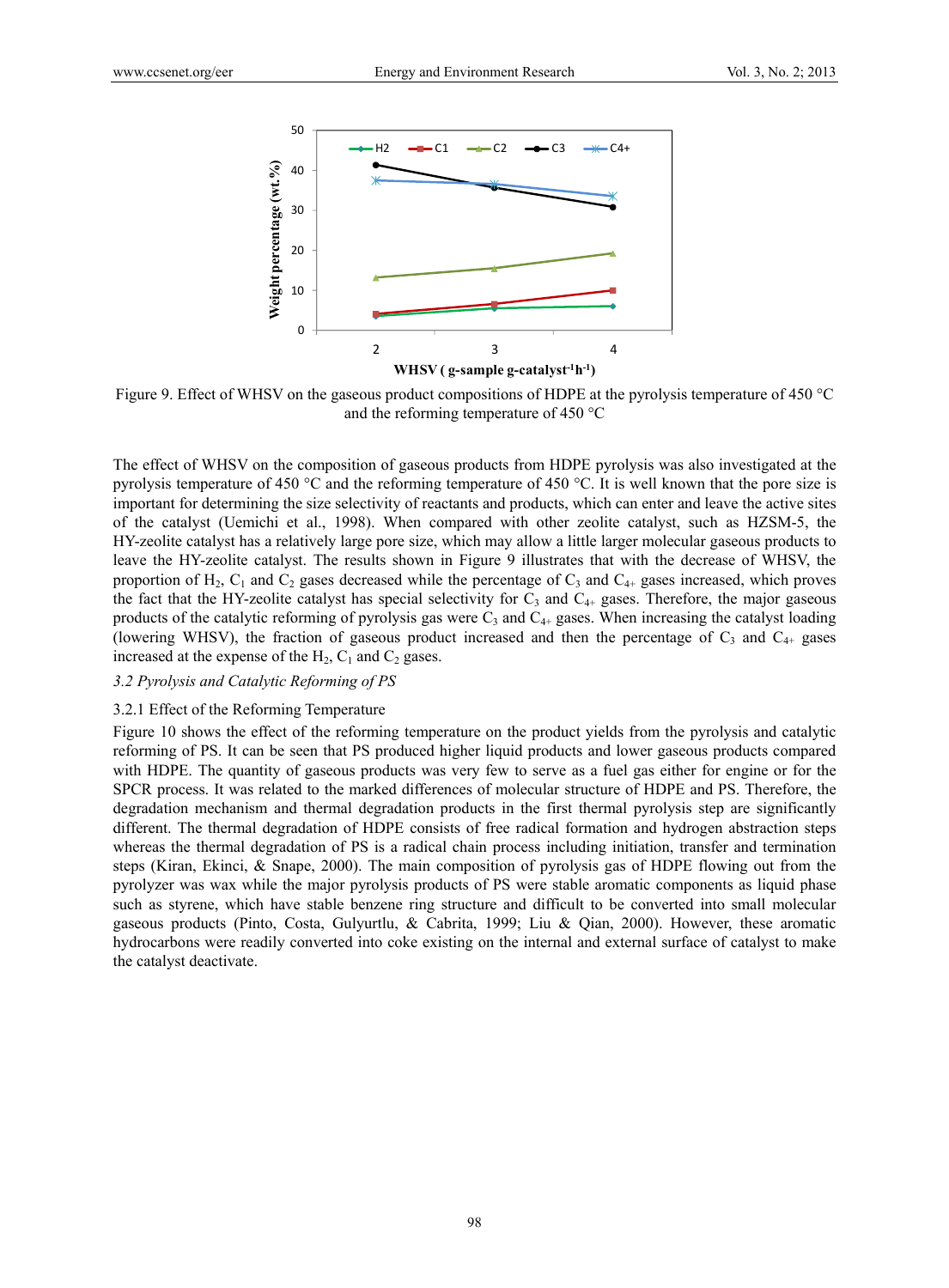

Figure 10. Effect of the reforming temperature on the product yields of PS at the pyrolysis temperature of 450 °C and WHSV of 4 g-sample g-catalyst<sup>-1</sup>h<sup>-1</sup>

The effect of the reforming temperature on the carbon atom number distribution from the pyrolysis and catalytic reforming of PS is shown in Figure 11. It indicates that when the pyrolysis temperature and WHSV were fixed at 450 °C and 4 g-sample g-catalyst<sup>-1</sup>h<sup>-1</sup>, respectively, the increase of the reforming temperature significantly affected the carbon atom number distribution of the liquid products of PS derived from the SPCR process. In addition, the  $C_6-C_8$  and  $C_{14}-C_{16}$  were the main compositions (80wt%) of liquid products derived from PS decomposition, which means the liquid products composition of PS was simpler than that of HDPE. Furthermore, as the increase of the reforming temperature from 400 °C to 450 °C, the proportion of  $C_6$  (benzene) and  $C_7$ (toluene) increased while the proportion of  $C_8$  (styrene monomer and ethylbenzene) and  $C_{14}-C_{16}$  (styrene dimer and polycyclic aromatic hydrocarbon) decreased. This is due to that a higher temperature would enhance the activity of the HY-zeolite and then improve the oligomerization and the hydrogen transfer reaction, which gave increase of the formation of monoaromatic hydrocarbon with a smaller molecular weight (Zhang et al., 1995; Onwudili, Insura, & Williams, 2009). However, when the reforming temperature increased from 450 °C to 500 °C, the changes of the carbon atom number distribution of the liquid products of PS was not significant because of the coking formation on the catalyst surfaces at a higher temperature. As mentioned previously, aromatic species have a greater predisposition to be involved in pathways to coke formation because of their ability to easily involve themselves in hydrogen transfer and cyclisation reactions. The analysis of pyrolysis oils derived from polystyrene have been shown to be very high in aromatic compounds and the composition is dominated by the presence of styrene (Williams & Bagri, 2004), consequently, leading to high char formation on the external and/or internal acid sites and then resulted in marked catalyst deactivations, compared with that of HDPE. Therefore, at the reforming temperature of 500 °C, the catalytic performance of the HY-zeolite is not as efficient as the reforming temperature of 450 °C.



Figure 11. Effect of the reforming temperature on the carbon atom number distribution of liquid products of PS at the pyrolysis temperature of 450  $^{\circ}$ C and WHSV of 4 g-sample g-catalyst<sup>-1</sup>h<sup>-1</sup>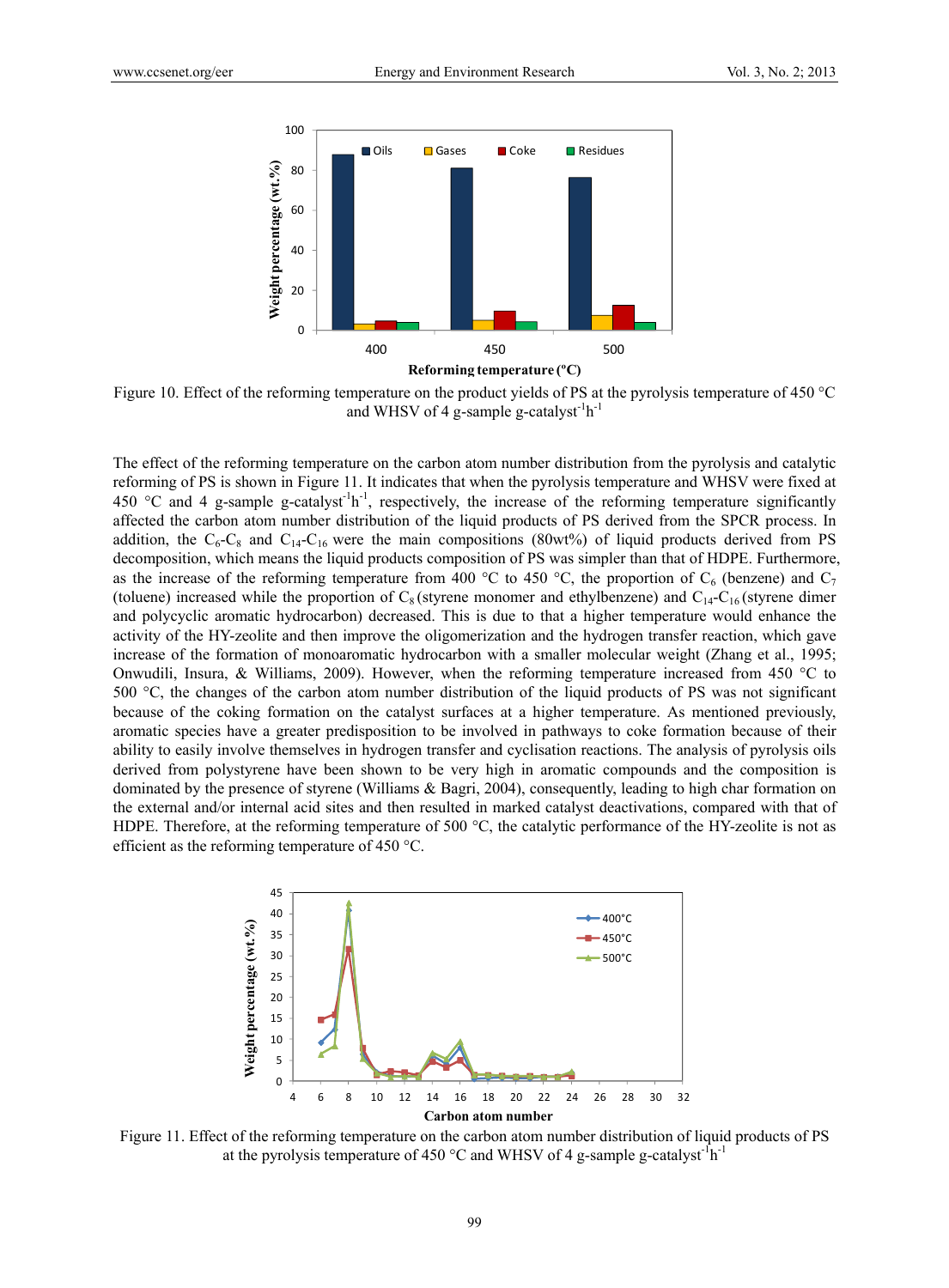

Figure 12. Effect of the reforming temperature on SM, OMAH and PAH distribution of PS liquid products at the pyrolysis temperature of 450 °C and WHSV of 4 g-sample g-catalyst<sup>-1</sup>h<sup>-1</sup>(SM: styrene monomer; OMAH: the other monocyclic aromatic hydrocarbon except styrene monomer; PAH: polycyclic aromatic hydrocarbon)

Figure 12 shows the effect of the reforming temperature on the hydrocarbon type distribution of liquid products from PS pyrolysis. It can be seen that when the pyrolysis temperature and WHSV were fixed at 450 °C and 4 g-sample g-catalyst<sup>-1</sup>h<sup>-1</sup>, respectively, with the increase of the reforming temperature, the distribution of styrene monomer (SM), the other monocyclic aromatic hydrocarbon (MAH) and polycyclic aromatic hydrocabon (PAH) had an obvious change, which means that the effect of the reforming temperature on the liquid products of PS was significant.

In contrast to HDPE, PS can be thermally depolymerized at a relatively low temperature. The thermal degradation of PS is a radical chain process including initiation, transfer and termination steps in the open reaction system, which led to obtain the styrene monomer with high selectivity. Styrene has a wide range of application in the chemical industry, e.g., in the manufacturing of plastics, synthetic rubber, resins, and insulators. Williams and Williams (1999) have reported that uncatalyzed pyrolysis of polystyrene has been shown to produce 83wt% conversion to a low viscosity oil which consisted mainly of styrene and a gas yield and char yield of less than 5wt% each.

Figure 12 also indicates that there were a large number of ethylbenzene, benzene, toluene, m-xylene, methyl styrene, indan, ethyl methylbenzene and methylbenzene (monocyclic aromatic hydrocarbon), as well as naphthalene, 2-methylnaphthalene, dimethylnaphthalene, phenanthrene, methylnaphthalene and pyrene (polycyclic aromatic hydrocarbon) existed in liquid products of PS. This is mainly due to the presence of relatively moderate acid sites of the HY-zeolites which have the potential to reduce the activation energy of the C-C bond and to hydrogenate the pyrolysis gas into all kinds of aromatic hydrocarbons. As can be seen in Figure 12, considerable amounts of monocyclic aromatic hydrocarbons, such as benzene and ethylbenzene, were formed by the catalytic reforming process. These products are attributed to the further cracking and hydrogenation of styrene yielded from the pyrolyzer, which resulted in a decrease of the faction of styrene in the final oil products. Styrene monomer and polycyclic aromatic hydrocarbons were still main components in the final liquid products of PS, and they might be formed by *β-*scission of the C-C bond in the polystyrene main chain. Moreover, the increase of the amount of PAH could be related to an increase of intramolecular hydrocarbon transfer at a higher reforming temperature (Zhang et al., 1995).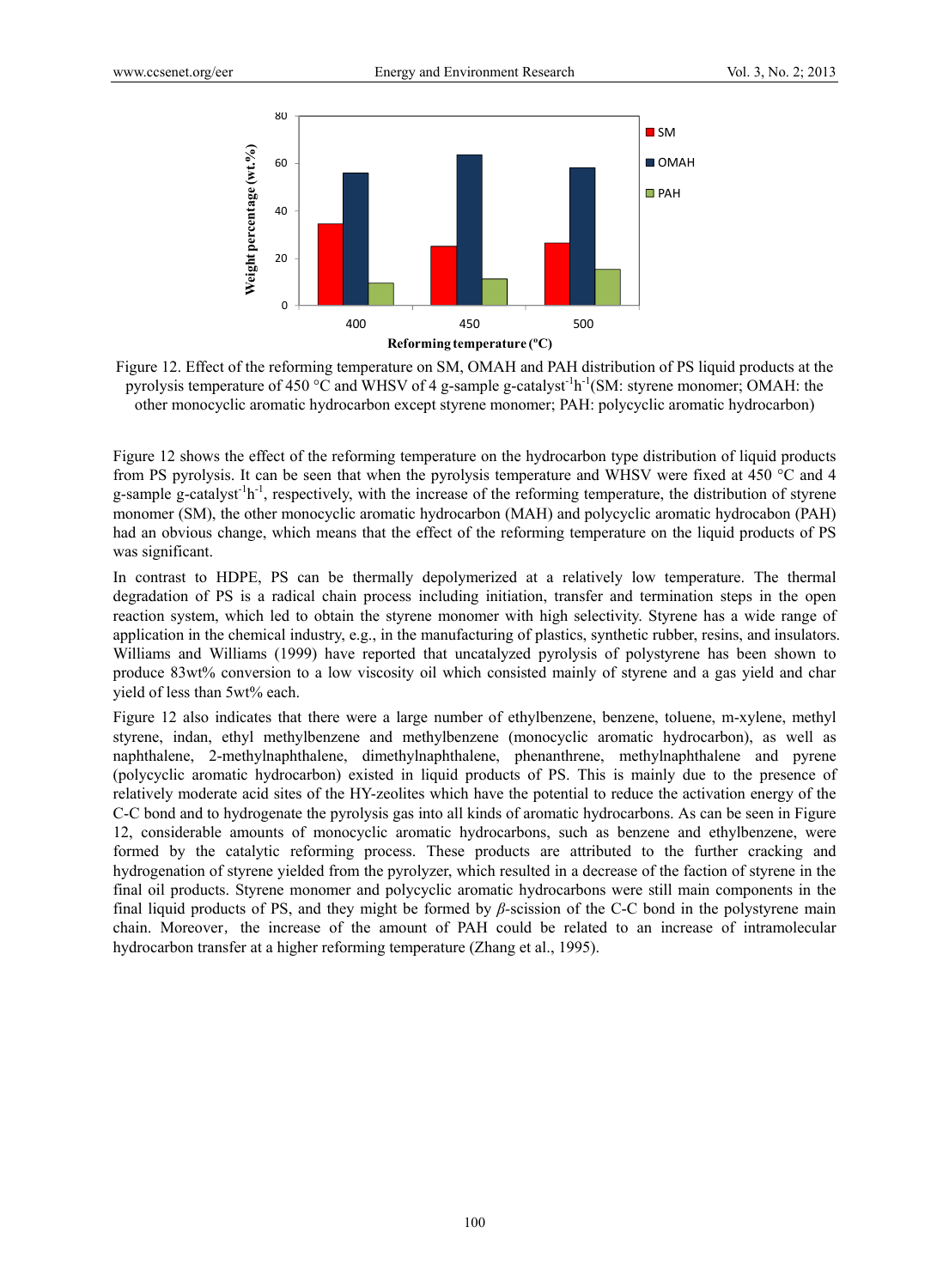

Figure 13. The effect of the reforming temperature on the gaseous product composition of PS at the pyrolysis temperature of 450 °C and WHSV of 4 g-sample g-catalyst<sup>-1</sup>h<sup>-1</sup>

The gaseous product composition of PS pyrolysis as a function of the reforming temperature is shown in Figure 13. It can be seen that  $C_2$  and  $C_3$  gases (>65 mol %) were the main components of gaseous products, which originated from the relatively moderate acidity and large pore size of the HY-zeolite catalyst (Miskolczi et al., 2004). As the reforming temperature increase, the mol percentage of  $H_2$ ,  $C_1$  and  $C_{4+}$  gases were decreased whereas  $C_2$ ,  $C_3$  and hydrocarbons were increased.

## 3.2.2 Effect of WHSV

Figure 14 illustrates the effect of WHSV on the product yields of PS pyrolysis in SPCR process. It can be seen that the faction of liquid products of PS was higher than that of HDPE while the proportion of gaseous products of PS was much lower than that of gaseous products of HDPE, which means that although increasing the amount of catalysts is equal to increasing the contact time and then improved the overcracking reactions of pyrolysates produced from the pyrolyzer, it was still difficult to reduce the activation energy to break the stable benzene ring structure of the aromatic hydrocarbons of the pyrolysis gas into samller molecular gaseous products (Murata et al., 2009). Furthermore, when compared with that of HDPE, the higher concentraion of aromatic hydrocarbons in the pyrolysis gas of PS also led to more formation of coke on the internal and external surfaces of the HY-zeolite, which led to the increase of the proportion of the solid products. It was mainly due to the fact that, as mentioned previously, the aromatic hydrocarbons especially unsaturated and polyaromatic compounds such as styrene monomer and indan and naphthalene derivatives were formed as major products in the degradation of polystyrene and then they were readily converted into coke (Uemichi et al., 1998).

The carbon atom number distribution of PS as a function of WHSV is illustrated in Figure 15. The carbon atom number distribution of PS was dominated by  $C_6-C_8$  with the weight fraction of more than 70%. This fraction was mainly composed of benzene, methylbenzene, ethylbenzene and styrene, which are valuable chemical feedstock and fuel used in our daily life and modern industry. In addition, there are also certain amount of  $C_{14}$ - $C_{16}$  aromatic hydrocarbons existed in the PS oil, which were mainly consisted of some potentially harmful polycyclic aromatic hydrocarbons (Lee, Yoon, & Park, 2002). Therefore, if the oil derived from PS would be used as combustion fuel oil, it should remove these harmful polycyclic aromatic hydrocarbons in advance. Consequently, it is preferable to recycle the PS oil as chemical crude materials rather than as fuel oil, compared with that of HDPE (Joo & Guin, 1997).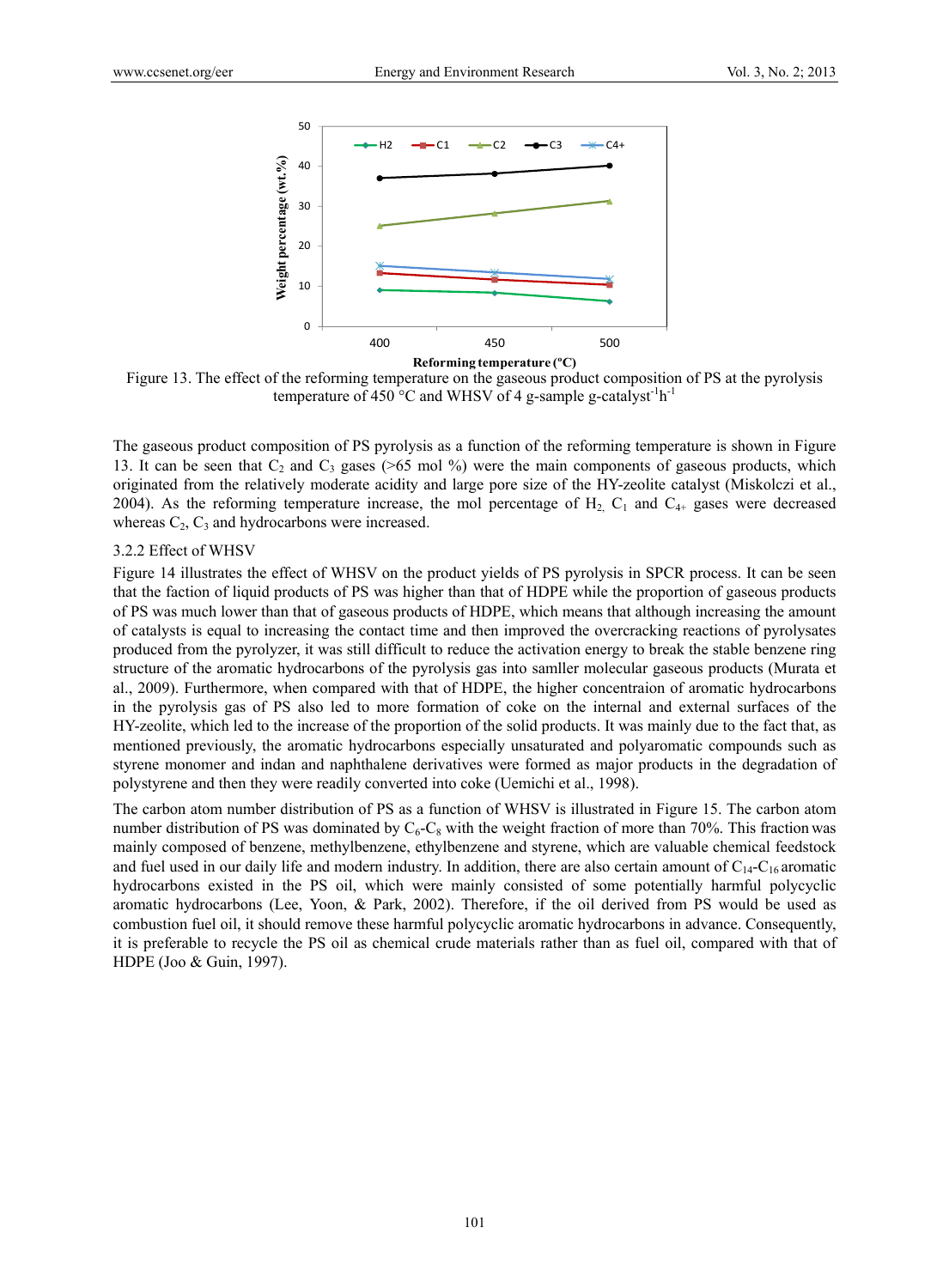

Figure 14. Effect of WHSV on the product phase distribution of PS at the pyrolysis temperature of 450 °C and the reforming temperature of 450 °C



Figure 15. Effect of WHSV on the carbon atom number distribution of liquid products of PS at the pyrolysis temperature of 450 °C and the reforming temperature of 450 °C

Figure 16 shows the effect of WHSV on the hydrocarbon types of PS liquid products at both the pyrolysis temperature and the reforming temperature of 450 °C. It can be observed that monocyclic aromatic hydrocarbons including the styrene monomer were the major component of liquid products of PS. As discussed above, the possible reason was that the presence of the HY-zeolite would improve the hydrogenation reaction, the oligomerization reaction and the β-scission reaction, which would convert the styrene monomer produced from the fast pyrolysis of PS in the pyrolyzer into benzene, methylbenzene and ethylbenzene (monocyclic aromatic hydrocarbon), as well as naphthalene, 2-methylnaphthalene, phenanthrene (polycyclic aromatic hydrocarbon), etc. In addition, the increase of the catalyst loading (decreasing WHSV) enhanced above conversion trend and then led to the increase of polycyclic aromatic hydrocarbon and other monocyclic aromatic hydrocarbon at the expense of styrene monomer. The derived PS oil could be mixed with other kinds of derived oil to improve their RON number, because of the high concentration of aromatic hydrocarbon of PS liquid products (Serrano, Aguado, & Escola, 2000).

The effect of WHSV on the composition of PS gaseous products was also investigated at the pyrolysis temperature of 450 °C and the reforming temperature of 450 °C. As mentioned above, decreasing WHSV was nearly equal to increasing the amount of catalysts and increasing the contact time, which improved the overcracking of liquid products into more small molecular gaseous products. The results shown in Figure 17 illustates that by the decrease of WHSV, the proportion of  $C_2$  and  $C_3$  of PS increased, which means that the HY-zeolite catalyst had special selectivity of  $C_2$  and  $C_3$  gases for PS. This result was consistent with some previously published reports. For instance, Puente and Sedran (1998) also reported a marked increase in  $C_2$  and  $C_3$  gases for the catalyzed pyrolysis of polystyrene compared to the thermal pyrolysis. Williams and Bagri (2004) also reported that  $C_2$  and  $C_3$  gases were the major composition of the gaseous products when employing the HY-zeolite as the catalyst to recycle the polystyrene into valuable fuel and chemical feedstock in a batch system.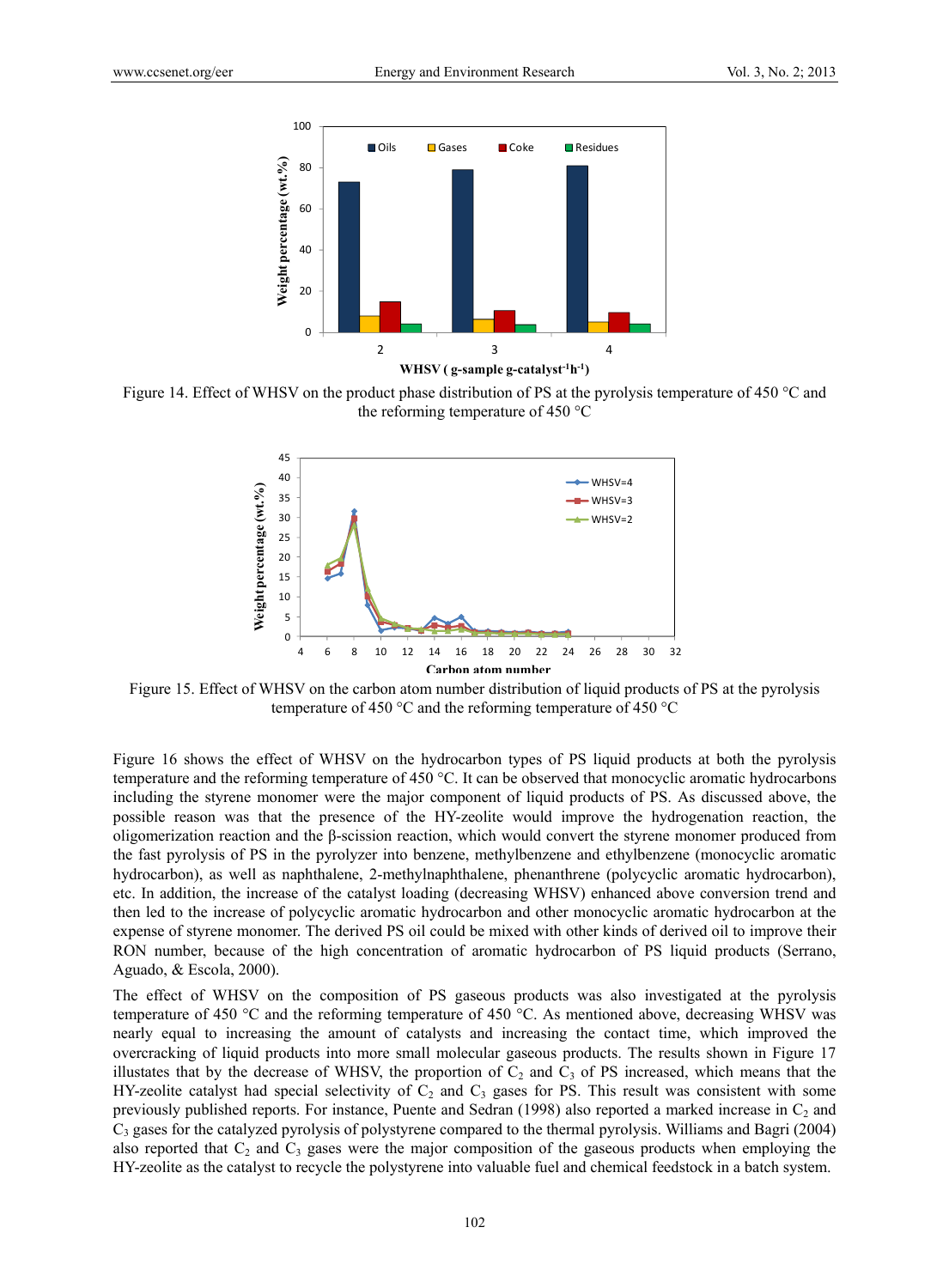

Figure 16. Effect of WHSV on SM, OMAH and PAH distribution of PS liquid products at the pyrolysis temperature of 450 °C and the reforming temperature of 450 °C



Figure 17. Effect of WHSV on the gaseous product compositions of PS at the pyrolysis temperature of 450 °C and the reforming temperature of 450 °C

#### *3.3 Solid Residues*

The proximate analysis and ultimate analysis of the solid residues produced from the pyrolysis of HDPE and PS are shown in Table 1. It can be seen that the solid residue from HDPE has a higher ash content than that of PS. This might be due to the different additives which normally used in plastics materials. The moisture content of HDPE solid residue was also higher than that of PS solid residue. The higher content of ash in HDPE solid residue will absorb more moisture constituent from the atmosphere. The results also show that the solid residues produced from plastics pyrolysis have higher heating value than those of biomass. The higher heating value (HHV) of PS solid residue was higher than that of HDPE residue due to less content of ash in PS solid residue. Therefore, they can be used as a fuel either for blending with biomass and coal or for single fuel.

| Solid<br>residues | Proximate analysis<br>Ultimate analysis |                    |                 |       |       |      | $HHV**$ |          |       |         |
|-------------------|-----------------------------------------|--------------------|-----------------|-------|-------|------|---------|----------|-------|---------|
|                   | Moisture                                | Volatile<br>matter | Fixed<br>carbon | Ash   |       | H    | N       |          | $O^*$ | (MJ/kg) |
| <b>HDPE</b>       | 3.09                                    | 19.14              | 57.99           | 19.78 | 65.88 | 2.01 | 1.50    | $\theta$ | 10.83 | 23.04   |
| PS                | 0.91                                    | 37.44              | 57.28           | 4.37  | 91.14 | 4.09 | 0.09    | 0        | 0.31  | 36.29   |

Table 1. Proximate and ultimate analysis of solid residues (wt.%)

\* calculated by difference.

\*\* calculated using a modified Dulong`s formula.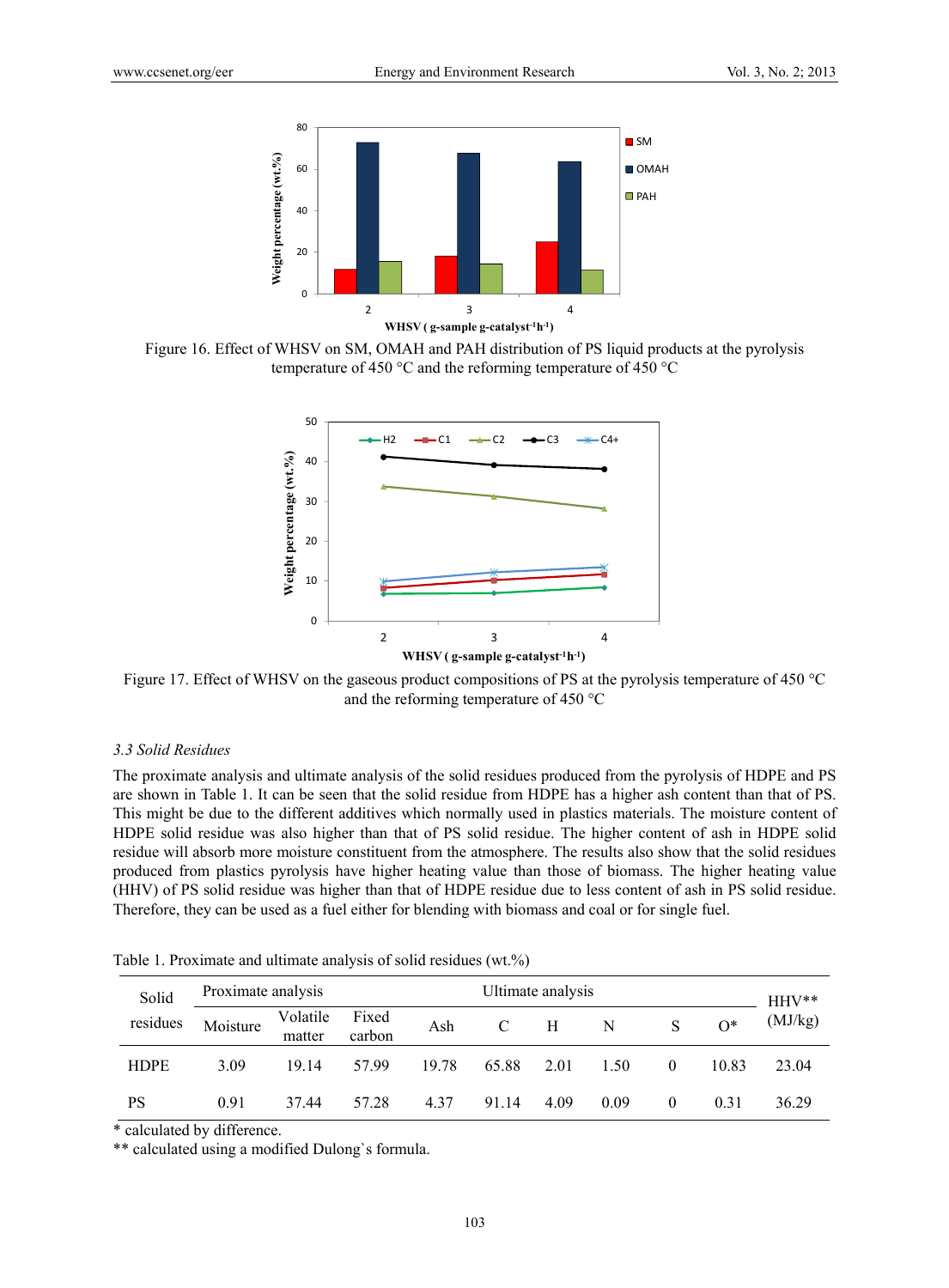# **4. Conclusion**

A sequential pyrolysis and catalytic reforming process in a continuous system has been successfully tested for the conversion of HDPE and PS into liquid and gaseous fuels using the HY-zeolite catalyst for the catalytic reforming of pyrolysis gas generated in a pyrolyzer. The effect of the reforming temperature and WHSV on the product yields, the liquid characteristics and the gaseous composition have been investigated for both HDPE and PS samples. There were significant influences of the reforming temperature and WHSV on the products yields for both HDPE and PS. Increasing the reforming temperature and decreasing WHSV have resulted in an increase of gaseous and solid products while the liquid product decreased. The maximum oil production for HDPE (70.0wt%) and PS (88.1wt%) were obtained at the pyrolysis temperature of 450 °C, the reforming temperature of 450 °C and WHSV of 4.

 $C_2$ ,  $C_3$  and  $C_{4+}$  gases (>75 mol %) and valuable aromatic and branched species in the light oil range ( $C_5-C_{15}$ ) (>70wt %) were the main components of the gaseous and liquid products for HDPE, which were attributed to the molecule structure of HDPE, as well as the relatively moderate acidity and large hole size of the HY-zeolite catalyst. In case of PS,  $C_2$  and  $C_3$  gases (>65 mol %) were the main components of the gaseous product. However, the quantity of gaseous products was very low to serve as a fuel gas either for engine or for the SPCR process. In addition, the liquid products of PS consisted of mostly monocyclic aromatic hydrocarbon, such as styrene and benzene, as well as lower concentrations of potentially harmful polycyclic aromatic hydrocarbons. The high quality gaseous product can be used as a fuel either for driving gas engines or for dual-fuel diesel engines. It can also be used as a heating source for the pyrolysis reactor.

# **Acknowledgements**

The authors would like to thank Dr. Tohru Kamo of AIST, Tsukuba, Japan for his valuable help and discussion.

# **References**

- Aguado, J., Serrano, D. P., Miguel, G. S., Castro, M. C., & Madrid, S. (2007). Feedstock recycling of polyethylene in a two-step thermo-catalytic reaction system. *Journal of Analytical and Applied Pyrolysis, 79*,415-423. http://dx.doi.org/10.1016/j.jaap.2006.11.008
- Aguado, J., & Serrano, D. P. (2006). Catalytic Upgrading of Plastic Wastes. *Feedstock Recycling and Pyrolysis of Waste Plastics: Converting Waste Plastics into Diesel and Other Fuels*. 73-110. http://dx.doi.org/10.1002/0470021543.ch3
- Aguado, J., & Serrano, D. P. (1999). *Feedstock recycling of plastic wastes* (Vol. 1). Royal society of chemistry.
- Al-Khattaf, S. (2002). The influence of Y-zeolite unit cell size on the performance of FCC catalysts during gas oil catalytic cracking. *Applied Catalysis A: General, 231*, 293-306. http://dx.doi.org/10.1016/S0926-860X(02)00071-6
- Audisio, G., & Bertini, F. (1990). Catalytic degradation of polymers: Part III—Degradation of polystyrene. *Polymer Degradation and Stability, 29*, 191-200. http://dx.doi.org/10.1016/0141-3910(90)90030-B
- Bagri, R., & Williams, P. T. (2002). Catalytic pyrolysis of polyethylene. *Journal of Analytical and Applied Pyrolysis, 63*, 29-41. http://dx.doi.org/10.1016/S0165-2370(01)00139-5
- Buekens, A. G., & Huang, H. (1998). Catalytic plastics cracking for recovery of gasoline-range hydrocarbons from municipal plastic wastes. *Resources, Conservation and Recycling, 23*, 163-181. http://dx.doi.org/10.1016/S0921-3449(98)00025-1
- Castanoa, P., Elordia, G., Olazara, M., Aguayoa, A. T., Pawelecb, B., & Bilbaoa, J. (2011). Insights into the coke deposited on HZSM-5, Hβ and HY zeolites during the cracking of polyethylene. *Applied Catalysis B: Environmental,104*, 91-100. http://dx.doi.org/10.1016/j.apcatb.2011.02.024
- Chumbhale, V. R., Kim, J. S., Lee, W. Y., Song, S. H., Lee, S. B., & Choi, M. J. (2005). Catalytic Degradation of Expandable Polystyrene Waste (EPSW) over HY and Modified HY Zeolites. *Journal of Industrial and Engineering Chemistry, 11*(2), 253-260.
- Demirbas, A. (2010). *Fuels from Biomass*, Biorefineries. Springer London (pp.33-73).
- Iribarren, D., Dufour, J., & Serrano, D. P. (2012). Preliminary assessment of plastic waste valorization via sequential pyrolysis and catalytic reforming. *Journal of Material Cycles and Waste Management, 14*(4), 301-307. http://dx.doi.org/10.1007/s10163-012-0069-6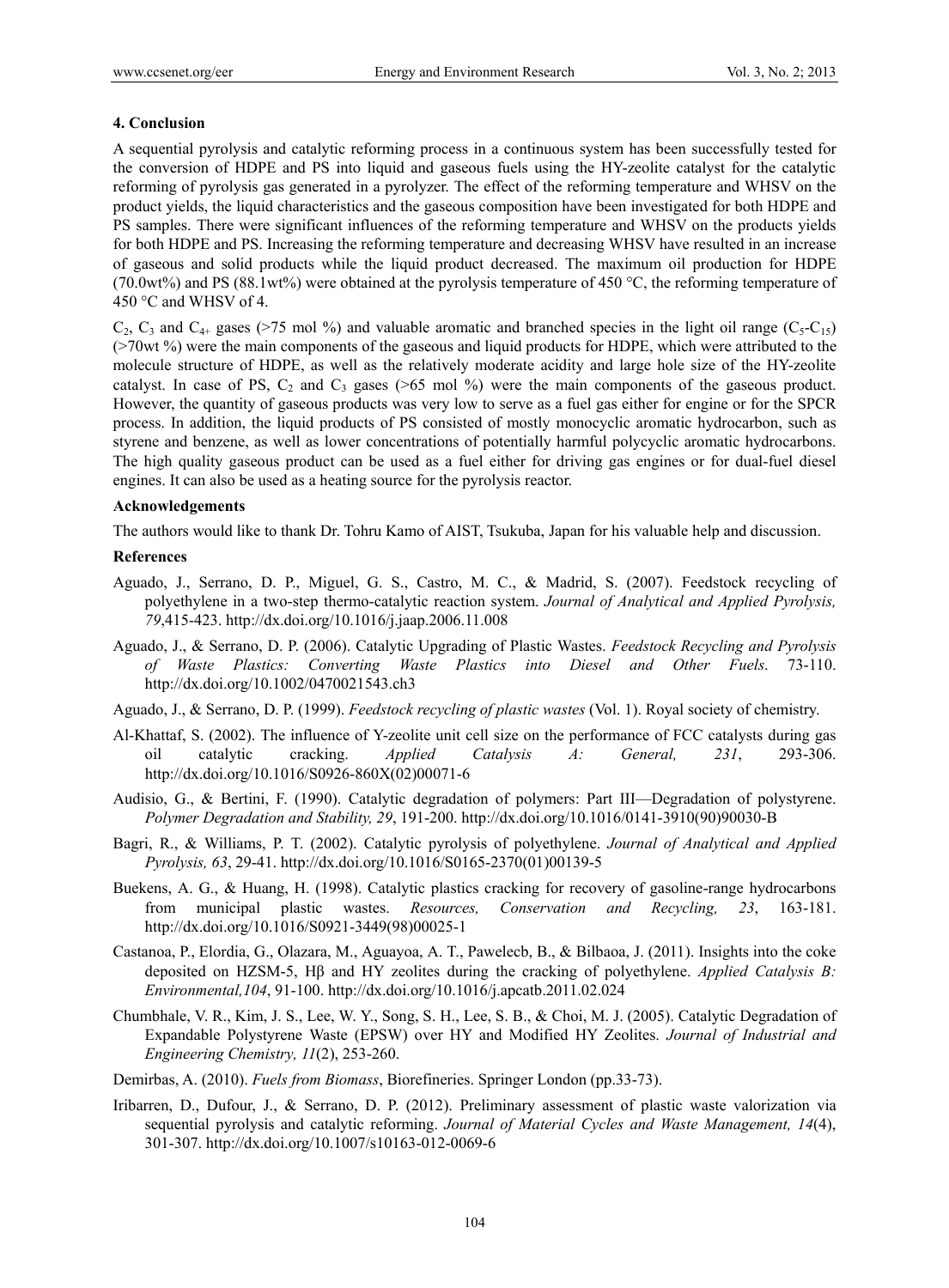- Ishaq, M., Ahmad, I., Shakirullah, M., Khan, M.A., Rehman, H., & Bahader, A. (2006). Pyrolysis of some whole plastics and plastics-coal mixtures. *Energy Conversion and Management, 47*, 3216-3223. http://dx.doi.org/10.1016/j.enconman.2006.02.019
- Joo, H. S., & Guin, J. A. (1997). Hydrocracking of a plastics pyrolysis gas oil to naphtha. *Energy and Fuels,11,* 586-592. http://dx.doi.org/10.1021/ef960151g
- Kiran, N., Ekinci, E., & Snape, C. E. (2000). Recycling of plastic wastes via pyrolysis, *Resources, Conservation and Recycling, 29*, 273-283. http://dx.doi.org/10.1016/S0921-3449(00)00052-5
- Lee, S. Y., Yoon, J. H., & Park, D. W. (2002). Catalytic degradation of mixture of polyethylene and polystyrene. *Journal of Industrial and Engineering Chemistry, 8*(2), 143-149.
- Lin, H. T., Huang, M. S., Luo, J. W., Lin, L. H., Lee, C. M., & Ou, K. L. (2010). Hydrocarbon fuels produced by catalytic pyrolysis of hospital plastic wastes in a fluidizing cracking process. *Fuel Processing Technology, 91*, 1355-1363. http://dx.doi.org/10.1016/j.fuproc.2010.03.016
- Liu, Y., Qian, J., & Wang, J. (2000). Pyrolysis of polystyrene waste in a fluidized-bed reactor to obtain styrene monomer and gasoline fraction, *Fuel Processing Technology, 63*, 45–55. http://dx.doi.org/10.1016/S0378-3820(99)00066-1
- Luo, G. H., Suto, T., Yasu, S., & Kato, K. (2000). Catalytic degradation of high density polyethylene and polypropylene into liquid fuel in a powder-particle fluidized bed. *Polym Degrad Stabil,70*, 97-102. http://dx.doi.org/10.1016/S0141-3910(00)00095-1
- Manos, G., Garforth, A., & Dwyer, J. (2000). Catalytic degradation of high-density polyethylene over different zeolitic structures. *Industrial & engineering chemistry research, 39*(5), 1198-1202. http://dx.doi.org/10.1021/ie990512q
- Marcilla, A., Beltran, M. I., & Navarro, R. (2009). Thermal and catalytic pyrolysis of polyethylene over HZSM5 and HUSY zeolites in a batch reactor under dynamic conditions. *Applied Catalysis B: Environmental, 86*, 78-86. http://dx.doi.org/10.1016/j.apcatb.2008.07.026
- Mikulec, J., & Vrbova, M. (2008). Catalytic and thermal cracking of selected polyolefins. *Clean Techn Environ Policy, 10*, 121-130. http://dx.doi.org/10.1007/s10098-007-0132-5
- Miskolczi, N., Bartha, L., Deak, G., Jover, B., & Kallo, D. (2004). Thermal and thermo-catalytic degradation of high-density polyethylene waste. *Journal of Analytical and Applied Pyrolysis, 72*, 235-242. http://dx.doi.org/10.1016/j.jaap.2004.07.002
- Murata, K., Brebu, M., & Sakata, Y. (2010). The effect of silica-alumina catalysts on degradation of polyolefins by a continuous flow reactor. *Journal of Analytical and Applied Pyrolysis, 89*, 30-38. http://dx.doi.org/10.1016/j.jaap.2010.05.002
- Murata, K., Brebu, M., & Sakata, Y. (2009). Thermal degradation of polyethylene into fuel oil over silica–alumina by continuous flow reactor. *Journal of Analytical and Applied Pyrolysis, 86*, 354-359. http://dx.doi.org/10.1016/j.jaap.2009.08.009
- Neves, I. C., Botelho, G., Machado, A. V., & Rebelo, P. (2007). Catalytic degradation of polyethylene: An evaluation of the effect of dealuminated Y zeolites using thermal analysis. *Materials Chemistry and Physics, 104*, 5-9. http://dx.doi.org/10.1016/j.matchemphys.2007.02.032
- Neves, I. C., Botelho, G., Machado, A. V., & Rebelo, P. (2006). The effect of acidity behaviour of Y zeolites on the catalytic degradation of polyethylene. *European Polymer Journal, 42*, 1541-1547. http://dx.doi.org/10.1016/j.eurpolymj.2006.01.021
- Onwudili, J. A., Insura, N., & Williams, P. T. (2009). Composition of products from the pyrolysis of polyethylene and polystyrene in a closed batch reactor: Effects of temperature and residence time. *Journal of Analytical and Applied Pyrolysis, 86*, 293-303. http://dx.doi.org/10.1016/j.jaap.2009.07.008
- Park, Y., Namioka, T., Sakamoto, S., Min, T. J., Roh, S., & Yoshikawa, K. (2010). Optimum operating conditions for a two-stage gasification process fueled by polypropylene by means of continuous reactor over ruthenium catalyst. *Fuel Processing Technology, 91,* 951-957. http://dx.doi.org/10.1016/j.fuproc.2009.10.014
- Pinto, F., Costa, P., Gulyurtlu, I., & Cabrita, I. (1999). Pyrolysis of plastic wastes. 1. Effect of plastic waste composition on product yield. *Journal of Analytical and Applied Pyrolysis, 51*, 39-55. http://dx.doi.org/10.1016/S0165-2370(99)00007-8